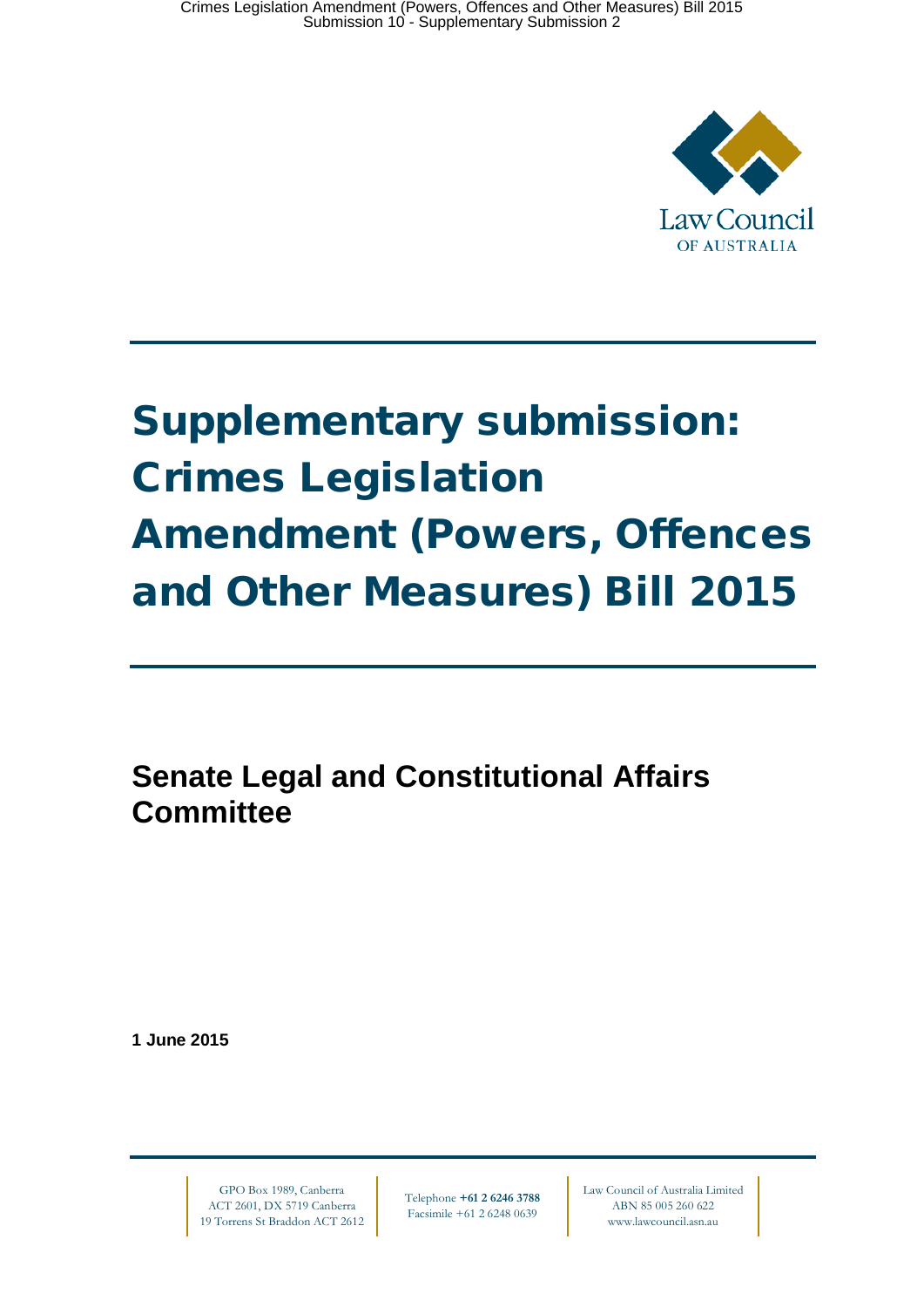## Table of Contents

| Attachment A: Mark-up of section 11.2 of the Criminal Code 10 |  |
|---------------------------------------------------------------|--|
|                                                               |  |

## <span id="page-1-0"></span>Acknowledgement

The Law Council acknowledges the assistance of its National Criminal Law Committee in the preparation of this submission.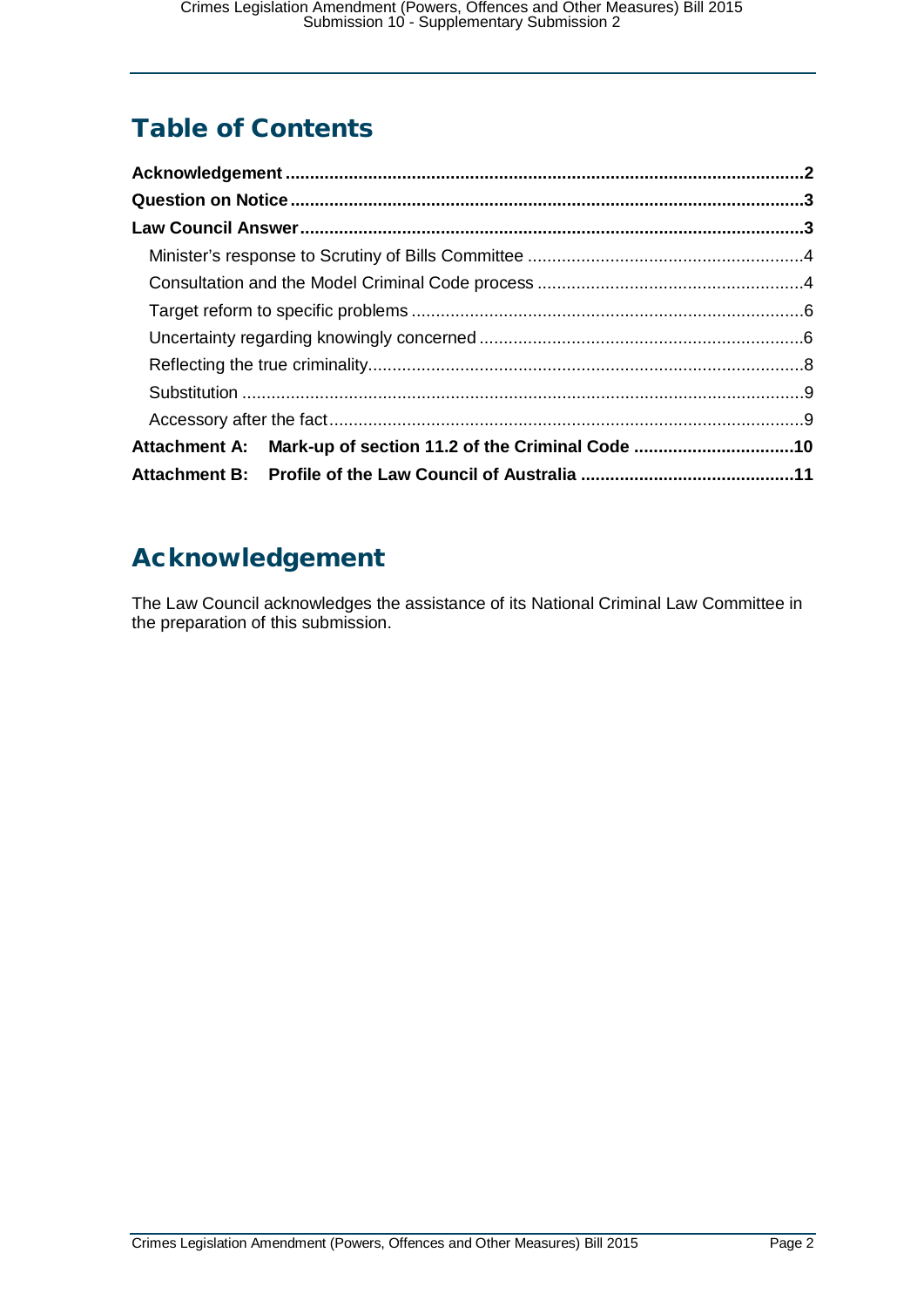## <span id="page-2-0"></span>Question on Notice

- 1. The Law Council of Australia attended a hearing of the Senate Legal and Constitutional Affairs Committee's (the Committee) inquiry into the Crimes Legislation Amendment (Powers, Offences and Other Measures) Bill 2015 (the Bill) on 20 May 2014.
- 2. In response to a question from Senator Collins and evidence provided to the Committee by the Attorney-General's Department and the Commonwealth Director of Public Prosecutions (CDPP) at the hearing, the Law Council has prepared this supplementary submission to further inform the Committee's consideration of the Bill.
- 3. Senator Collins asked the following question at the hearing:

*We are hoping that the Attorney-General's Department will be able to provide us with the Attorney's response to the Scrutiny of Bills Committee today in their concerns about knowingly concerned. If they are able to do so, could I ask you to take on notice to look at their response and respond further to the Committee?*

4. The Senate Standing Committee for the Scrutiny of Bills Committee's (the Scrutiny of Bills Committee) view of knowingly concerned is:

*… the justification for now reintroducing this form of secondary criminal liability into the Commonwealth Criminal Code does not give a detailed response to the view that this form of derivative liability is too open ended and uncertain. While there is some discussion in paragraph 367 of the explanatory memorandum relating to the scope of the measure, given that uncertainty in the application of criminal offences means that the limits of liberty are not known with clarity, the committee seeks the Minister's more detailed advice about the scope, application and justification for the proposed approach*. [1](#page-2-2)

## <span id="page-2-1"></span>Law Council Answer

- 5. For the reasons outlined below, the Law Council reiterates the recommendation that measures contained in the Bill that seek to change fundamental principles of the Criminal Code and criminal responsibility, such as introducing the concept of knowingly concerned and permitting recklessness for attempt, must undergo a full public consultation process, including with State and Territory jurisdictions. Such consultation could be undertaken, for example, by the Attorney-General's Department or the Law, Crime and Community Safety Council. Indeed, as the Chair of the Committee suggested at the hearing, the legislative process would benefit from full consultation on technical amendments such as these at an early stage in their development.
- 6. These proposals should also accordingly be removed from the current Bill until thorough consultation with State and Territory jurisdictions is undertaken.

<span id="page-2-2"></span> <sup>1</sup> Senate Standing Committee for the Scrutiny of Bills, *Fifth Report of 2015*, 13 May 2014, p. 329.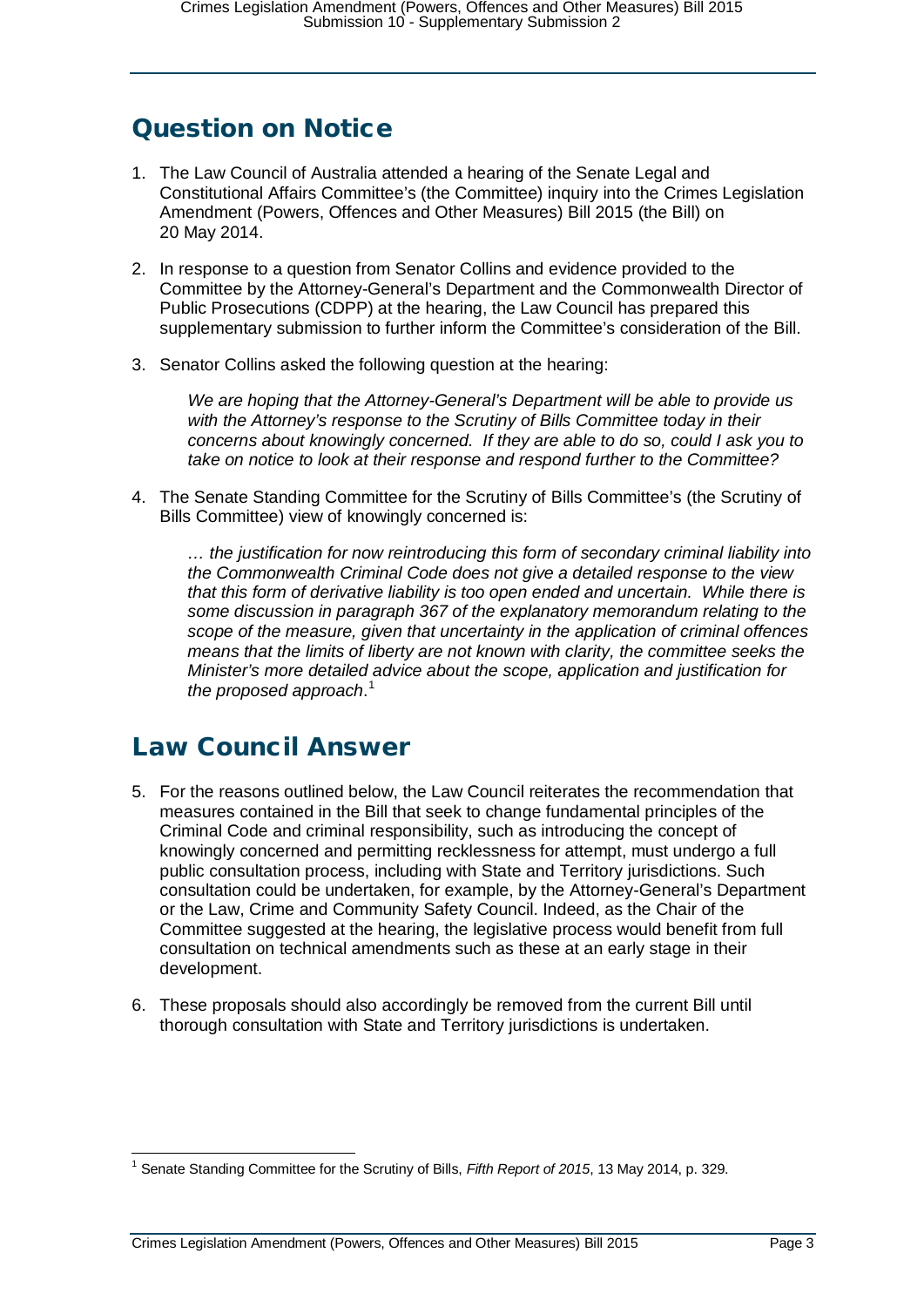#### <span id="page-3-0"></span>**Minister's response to Scrutiny of Bills Committee**

- 7. The Minister's response to the Scrutiny of Bills Committee has suggested that knowingly concerned is capable of clear definition as a legal concept on the basis, for example, that:
	- it has a significant history in case and statute law. In addition to existing previously in the *Crimes Act 1914* (Cth) (the Crimes Act) and the *Customs Act 1901* (Cth) (the Customs Act), the formulation currently appears in the *Competition and Consumer Act 2010* (Cth), the *Corporations Act 2001* (Cth) and the Australian Capital Territory's (ACT) *Criminal Code 2002* (ACT);
	- the Review of the Commonwealth Criminal Law Committee, chaired by Sir Henry Gibbs (the Gibbs Committee) in 1987 found that the concept of knowingly concerned had independent utility and captured circumstances not amounting to participation as a principal offender, or an aider, abetter, counsellor or procurer; and
	- it captures intentional involvement in an offence, which requires prosecutors to demonstrate objective involvement in or connection to the offence, whether at a specific point in time or on an ongoing basis. $2$

#### <span id="page-3-1"></span>**Consultation and the Model Criminal Code process**

- 8. While the concept of knowingly concerned existed in the previous Crimes Act, it was not included in the *Criminal Code Act 1995* (Cth) (the Criminal Code) intentionally as the Model Criminal Code Officer's Committee (MCCOC) considered it was too uncertain and open-ended. $3$  As noted in the Law Council's written submission to the Committee, MCCOC undertook extensive consultation, including with States and Territories, which resulted in this finding.<sup>[4](#page-3-4)</sup>
- 9. At the time of the introduction of the Criminal Code, the Attorney-General's Department supported the decision not to include the concept from the Crimes Act in its initiation of the Criminal Code.<sup>[5](#page-3-5)</sup>
- 10. In 2008, MCCOC undertook a review and update of Chapter 2 of the Model Criminal Code which covers the general principles of criminal responsibility. A proposal to include concept of knowingly concerned was again rejected.
- 11. A further review in 2012 by the National Criminal Law Reform Committee (formerly the MCCOC) again rejected this proposal. This 2012 review was undertaken after *Campbell v R* [2008] NSWCCA 214 (*Campbell's* case), the case cited as justification for re-introduction of the concept, and which resulted in an amendment to section 300.2 of the Criminal Code to address the problem that had arisen in that case
- 12. The concept of knowingly concerned does not exist as part of the law of complicity applicable to all criminal offences – in any Australian jurisdiction (with the recent

<span id="page-3-3"></span><span id="page-3-2"></span><sup>&</sup>lt;sup>2</sup> Ibid, pp.331-332.<br><sup>3</sup> Model Criminal Code Officers Committee of the Standing Committee of Attorneys-General, *Chapter 2:*<br>General Principles of Criminal Responsibility. Final Report. December 1992.

<span id="page-3-4"></span>Law Council of Australia, *Submission to the Senate Legal and Constitutional Affairs Committee's Inquiry into the Crimes Legislation Amendment (Powers, Offences and Other Measures) Bill 2015, 7 May 2015, p. 5.*<br><sup>5</sup> Explanatory Memorandum to the *Criminal Code Act 1995* (Cth), p. 35.

<span id="page-3-5"></span>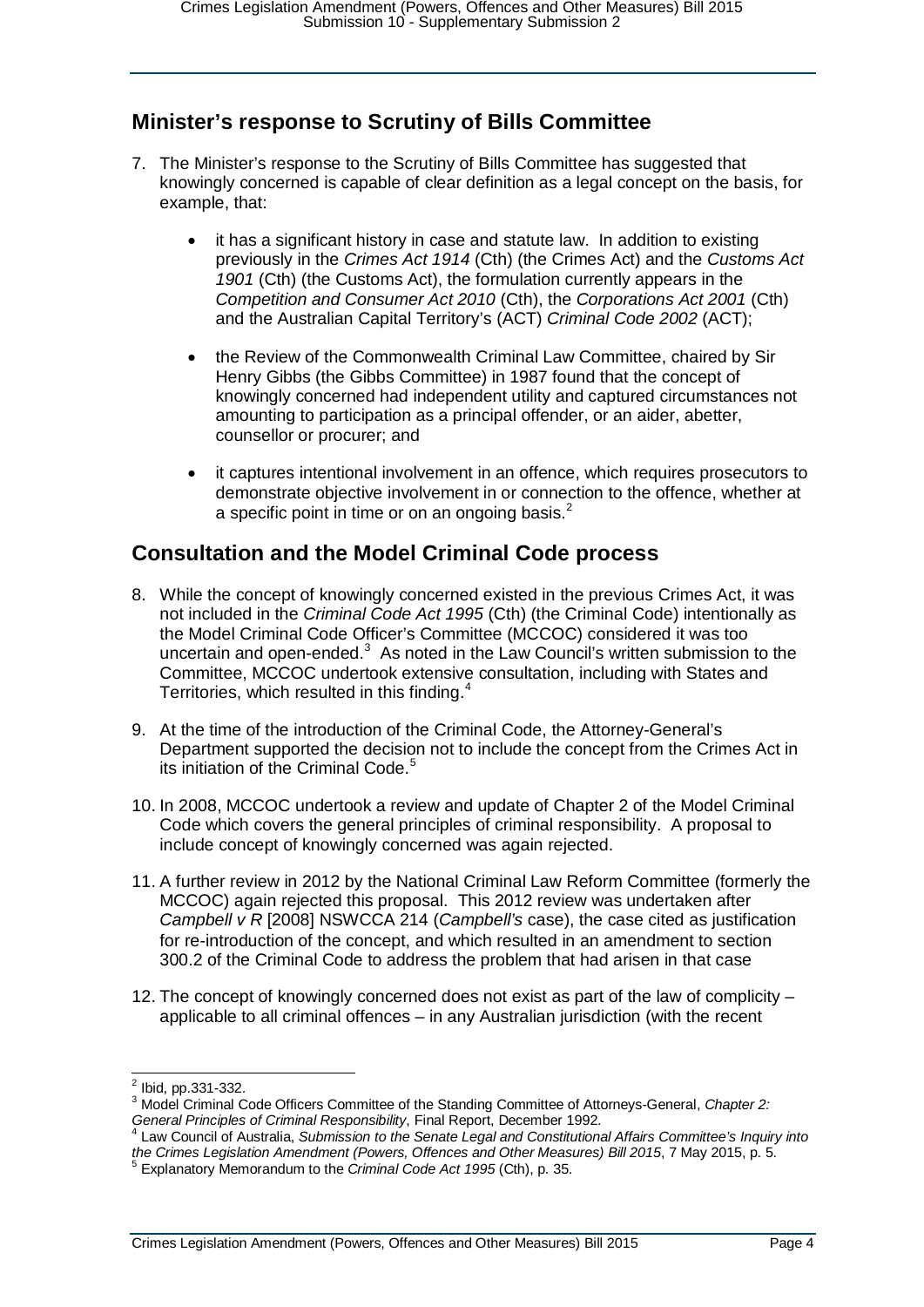exception of the  $ACT^6$  $ACT^6$ ) – or in the United Kingdom. The concept does exist in relation to some *specific substantive offences* (typically drug and drug importation offences in some Australian jurisdictions and in the United Kingdom).

- 13. The proposal to introduce knowingly concerned as part of the law of complicity in the Criminal Code – making it applicable to *all* Commonwealth offences, offences numbering in the hundreds – is a radical change which has been proposed without apparent consultation with States and Territory jurisdictions and against a background of its rejection on three prior occasions in the Model Criminal Code process.
- 14. The Gibbs Committee recommendation to include knowingly concerned was made in 1987, in the context of the Commonwealth criminal law as it then stood. This was prior to:
	- codification of the general principles of criminal responsibility effected by the Criminal Code;
	- the process of harmonising Commonwealth criminal offences to the new scheme; and
	- the large range of new offences introduced into the Criminal Code and other Commonwealth statutes, including a wide range of preparatory offences.

15. As explained in detail below, the proposed amendment:

- (a) does not fit within the existing complicity provisions; and
- (b) is inconsistent with both the:
	- (i) division between physical and fault elements; and
	- (ii) definitions of intention and knowledge in Part 2.2 of the Criminal Code.
- 16. The explanatory materials to the Bill provide no analysis of the effect of the amendments across offences in the Commonwealth statute book.
- 17. The development of Criminal Code was a major reform and went through an exhaustive and broad-based consultation process. There has been a period of familiarisation since passage of the legislation and when tested in the courts – including most recently in the High Court in *LK* – the principles set out in Chapter 2 of the Criminal Code have generally been applied in accordance with their intended meanings.<sup>[7](#page-4-1)</sup> While chapter 2 of the Model Criminal Code has not vet been adopted as widely as had been hoped, many of the substantive parts of the Model Criminal Code have been adopted in other Australian jurisdictions. Importantly, the law of complicity is virtually uniform across the country and, with the recent exception of the ACT, no jurisdiction uses knowingly concerned. The need for national uniformity in the criminal law – and the need to ensure the established principles of criminal responsibility are upheld and respected – remains as pressing today as it did two decades ago when the Model Criminal Code process was commenced.

<span id="page-4-1"></span><span id="page-4-0"></span><sup>&</sup>lt;sup>6</sup> As a result of the *Crimes (Serious Organised Crime) Amendment Act 2010* (ACT).<br><sup>7</sup> See *R v LK* (2010) 241 CLR 177 and generally, Goode, 'An Evaluation of Judicial Interpretations of the Australian Model Criminal Code' in Chan, Wright and Yeo, 'Codification, Macaulay and the Indian Penal Code: The Legacies and Modern Challenges of Criminal Law Reform' (Ashgate Publishing, 2011).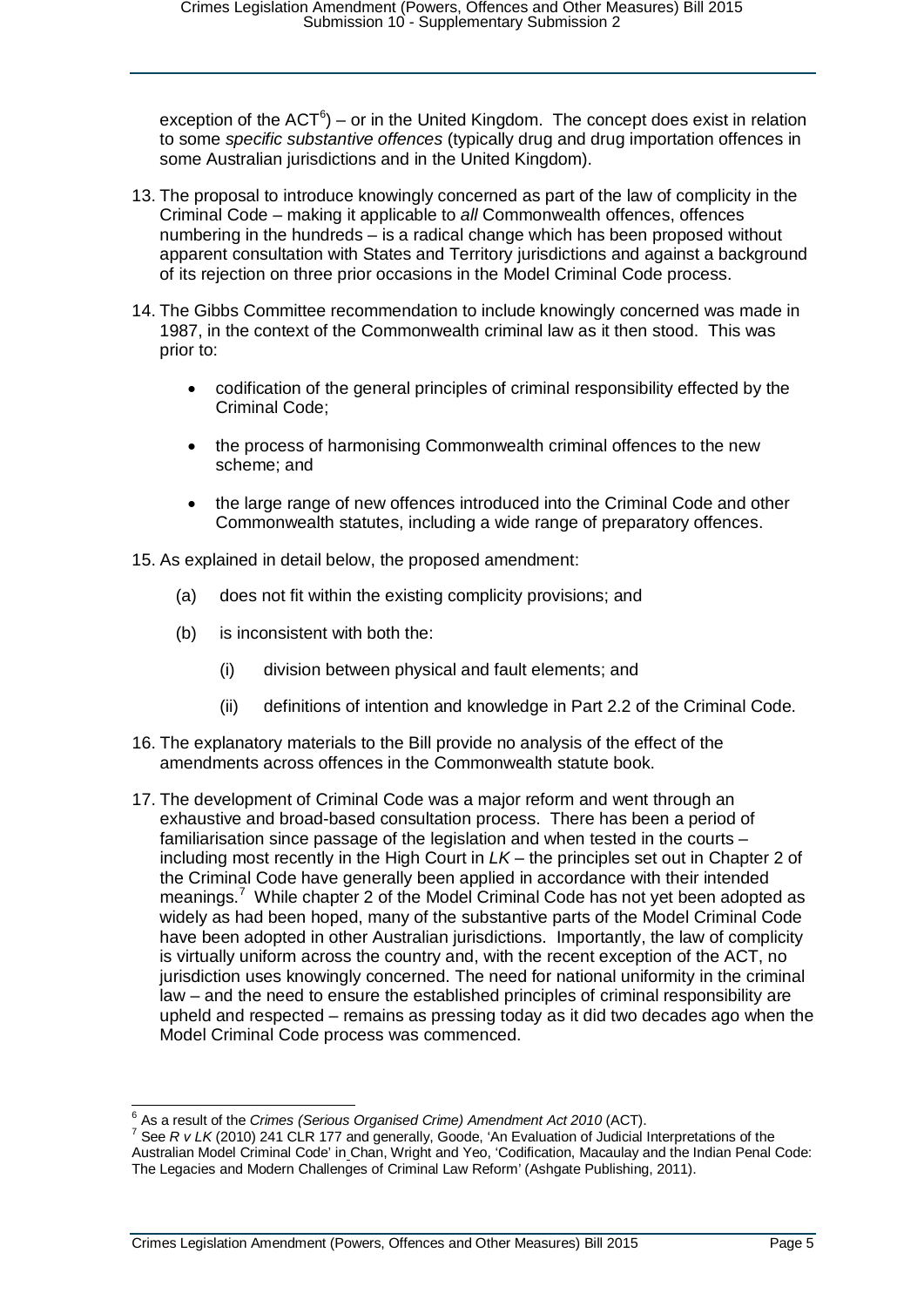#### <span id="page-5-0"></span>**Target reform to specific problems**

- 18. The Criminal Code draws an important distinction between *general* principles of criminal responsibility in Chapter 2 applicable to all offences – defining the basic building blocks of physical (*actus reus*) and fault (*mens rea*) elements applicable across all offences - and the specialised physical and fault elements necessary for specific offences.
- 19. The case for this reform has particularly identified drug and drug importation offences, insider trading drug offences, and competition law offences. $8$  However, the offences specific to these areas already address the issues identified as supporting change.
- 20. This is most clearly exemplified in what the CDPP has identified as the biggest area of concern, drug law. The amendment to section 300.2 of the Criminal Code in 2010 dealt with the issue of drug importation without the need for a knowingly concerned formulation. Because of that amendment, it is now a substantive offence to 'deal with a substance in connection with its importation'. The defendant is directly liable for the offence. This dealing could occur before, during or after its importation. It does not depend on complicity. The defendant is charged as a principal offender and guilt depends on the standard fault elements of intention, knowledge and recklessness (e.g. that the defendant intended to deal with the substance knowing or believing that it was a prohibited drug).
- 21. Similarly, the insider trading offences have their own specific physical and fault elements in the Corporations Law but incorporate the general criminal responsibility provisions in Chapter 2 of the Criminal Code. But the insider trading provisions modify the complicity provisions of Chapter 2 for this offence by expanding the definition of 'procures' to include induce, incite or encourage another person to engage in insider trading. It does not appear that the drafters of those provisions saw a need to include knowingly concerned in those provisions.
- 22. Where there is seen to be a need to extend complicity associated with an offence, such an amendment should be specific to that offence. There are at least five pieces of Commonwealth legislation which contain substantive offences which include knowingly concerned. This is a far preferable approach to a radical change to the law of complicity which affects *all* Commonwealth offences.

#### <span id="page-5-1"></span>**Uncertainty regarding knowingly concerned**

- 23. The proposed amendment does not fit within the scheme of chapter 2 of the Criminal Code. Conceptual difficulties arise in terms of separating knowingly concerned into physical and fault elements as proposed by the Bill's amendments to section 11.2 of the Criminal Code. The draft confuses physical and fault elements and is not congruent with sections 3.1, 4.1 and 5.1. For ease of analysis, we have attached a marked-up copy of section 11.2 to reflect the proposed amendment.
- 24. The proposed subparagraph  $11.2(2)(a)(ii)$  suggests that the physical element of the offence of being knowingly concerned will be that the person's conduct must have resulted in the person being in fact knowingly concerned in the commission of the offence by the other person. It is not clear how the physical element can sensibly include 'knowingly' which is a mental state. The physical element is actually being 'concerned in' the principal offender's offence.

<span id="page-5-2"></span> <sup>8</sup> See for example oral evidence of the CDPP to the Committee, Wednesday 20 May 2015, *Hansard* p. 29.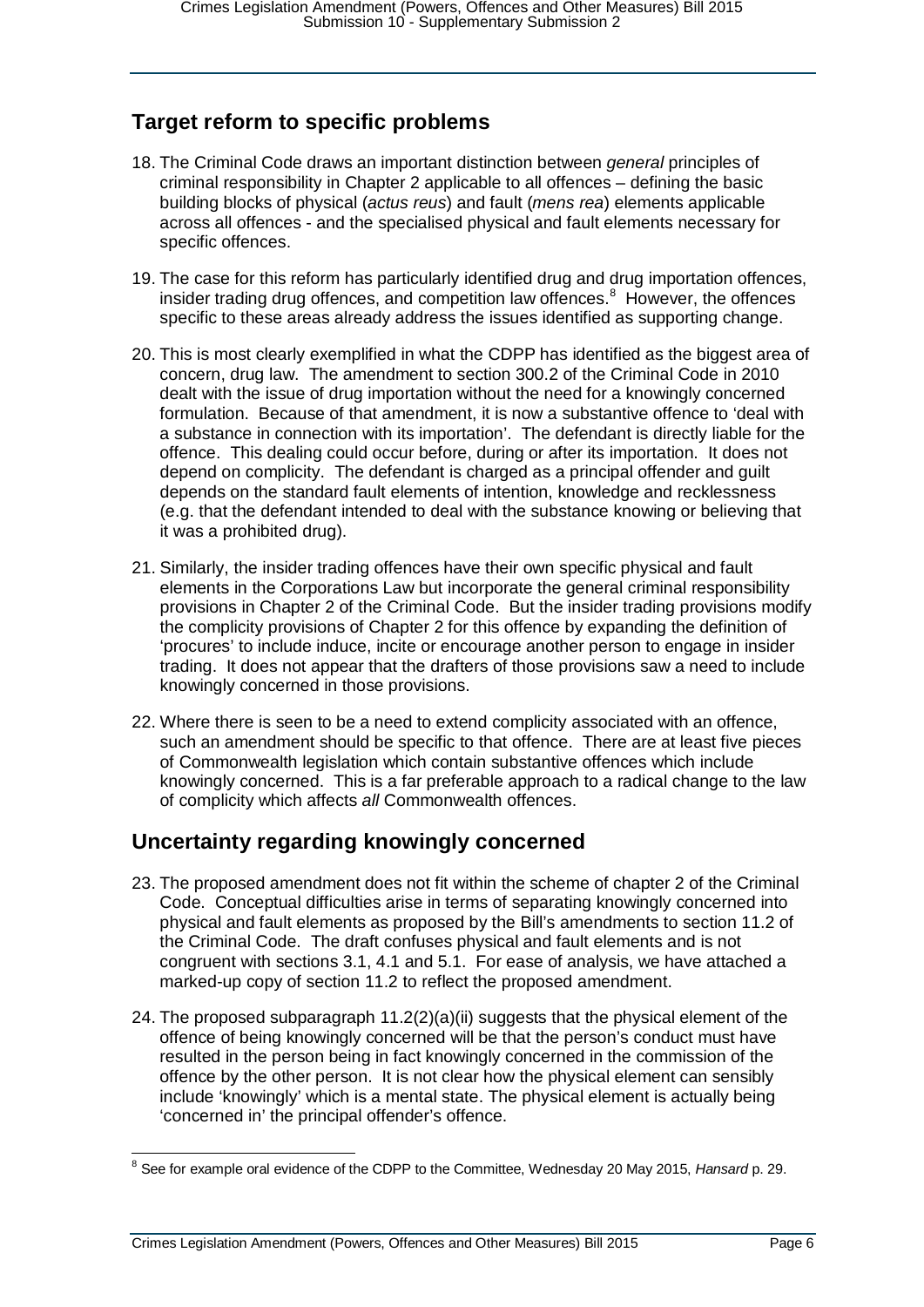- 25. As argued in our principal submission, being 'concerned in' is a very vague concept and there is nothing to explain why or what it adds to a simple term like 'aid'. Given that 'aid' is a commonly understood word, has been interpreted widely and has a settled case law base, to introduce any further uncertainty is contrary to the principle that criminal laws should be precise and knowable.
- 26. The uncertainty of terms like 'concerned' is illustrated both by the amendment to section 300.2 of the Criminal Code in relation to importing drugs (see above) which actually avoids the term altogether, and by South Australian drug legislation which uses a similarly imprecise term but then defines it. $<sup>9</sup>$  $<sup>9</sup>$  $<sup>9</sup>$  Its definition of trafficking contains</sup> the term, 'takes part in the process of sale' – analogous to the term 'concerned' – but then defines the term as storing, carrying, loading, unloading, packaging, financing and so on.
- 27. Proposed subsection 11.2(3) of the Criminal Code outlines the necessary fault element for this version of complicity. The person must intend that their conduct will *result* in them being *knowingly* concerned in another person's offence. It is not clear how the marrying of the concepts of intention and knowledge works: how does a person intend the result of being knowingly concerned? How does this sit within the Criminal Code framework, which provides definitions of intention and knowledge as fault elements? Further, it is difficult to understand how a person *intends* a result that he/she is *knowingly* concerned in an offence.
- 28. On a proper analysis, 'knowingly' is the fault element for this form of complicity. But even then, it is also not clear how a jury would make sense of proposed subparagraph 11.2(a)(ii) and paragraph 11.3(b) where it appears they will be effectively be asked to decide the same question twice. Contrast this with the simplicity of directing a jury that the person's conduct must have in fact aided the principal offender (physical element) and that the person must have intended to aid the principal offender (fault element). The explanatory material provides no assistance with these matters. The Committee identified the technical nature of this area in the hearing. Introducing further complexity to this area of the law will impose a significant burden on courts and juries.
- 29. A number of the problematic features of the concept have been raised in the Law Council's written submission and oral evidence before the Committee.<sup>[10](#page-6-1)</sup> For example, acting on behalf of the Law Council, Dr David Neal SC noted in his evidence before the Committee on 20 May 2015, that the open-endedness of the concept of knowingly concerned would be particularly acute for certain offences within the Criminal Code that seek to capture conduct which is preparatory or very early in the course of wrong doing.
- 30. For example, section 101.6 of the Criminal Code which criminalises doing an act in preparation for, or planning, a terrorist act. Dr Neal SC noted the case of a defendant who was convicted under section 101.6 on the basis of making a phone call to seek a ruling whether a proposed attack was permissible under Islamic law – wanting and expecting that the answer would be that it was impermissible (which was the ruling)  $$ amounted to an act of preparation. He was sentenced to 18 years imprisonment. This example was provided to demonstrate the dangers of vaguely defined laws. Moreover, this offence was designed to capture lone wolf offenders where a

<span id="page-6-0"></span><sup>&</sup>lt;sup>9</sup> Section 4 of the Controlled Substances Act 1984 (SA).

<span id="page-6-1"></span>Section 4 of the *Controlled Substances Act 1984* (SA). <sup>10</sup> Law Council of Australia, *Submission to the Senate Legal and Constitutional Affairs Committee's Inquiry*  into the Crimes Legislation Amendment (Powers, Offences and Other Measures) Bill 2015, 7 May 2015, pp.<br>10-13.

<span id="page-6-2"></span><sup>&</sup>lt;sup>11</sup> *Aweys v R* [2014] HCA Trans 87.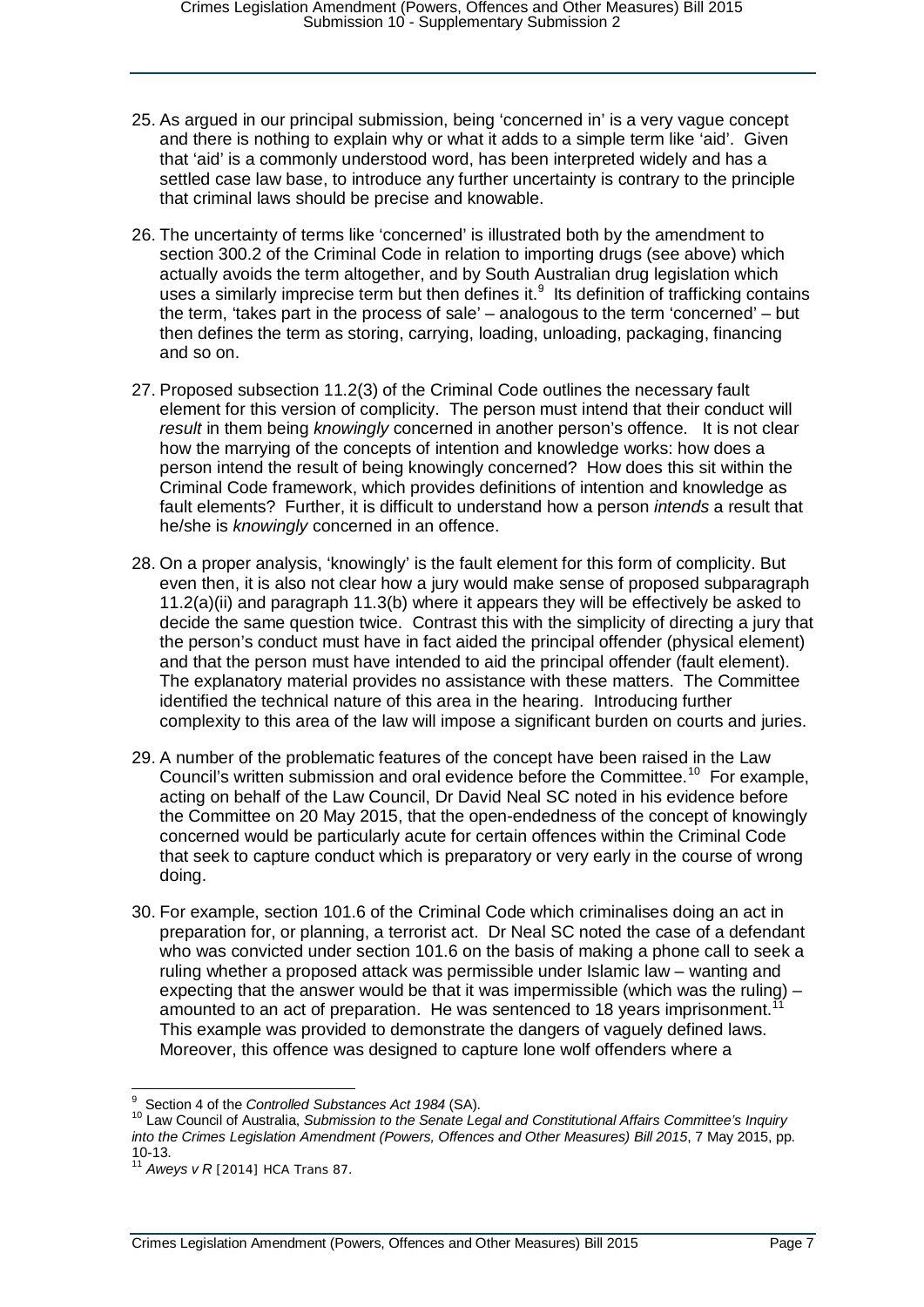conspiracy charge would not be available. But in this case, the defendants were charged with a *conspiracy* to do an act of preparation for a terrorist act. The trial lasted six months and the judge's charge to the jury ran to 500 pages and was delivered over nine days. The proposed amendment would allow a person to be charged with being knowingly concerned in an act of preparation for a terrorist act. The potential for vaguely-defined, complex offences to cause injustice is very real.

- 31. Other preparatory terrorism offences in Division 101 of the Code cover conduct ranging from providing or receiving training (section 101.2), to possessing a 'thing' (section 101.4), to collecting or making a document (section 101.5), that in each case is 'connected with preparation for, the engagement of a person in, or assistance in a terrorist act'.
- 32. These offences are committed if the person either knows of, or is reckless as to the existence of, this connection (with knowledge attracting a higher penalty).
- 33. The impact of a far-reaching concept of knowingly concerned on such preparatory offences would make the offences too inchoate. This is, as the Law Council has noted in its written submission, inconsistent with the rule of law which requires that the Criminal Code should be precise enough to allow people to readily ascertain prohibited conduct, particularly where there are high penalties for those convicted of criminal offences.

#### <span id="page-7-0"></span>**Reflecting the true criminality**

- 34. The Ministerial Response to the Scrutiny of Bills Committee argues that the absence of knowingly concerned means that the true liability of ringleaders cannot be captured and that they are less likely to plead guilty to 'accessorial' charges.<sup>[12](#page-7-1)</sup>
- 35. This view may be misdirected. Ringleaders ought to be charged as principal offenders, not as accessories to reflect their true liability. Additionally, knowingly concerned under the Bill is proposed as an accessorial charge. Accordingly, the solution adopted in section 300.2 of the Criminal Code in relation to the expanded definition of importing drugs is a much better solution to the problem (see above). The person is charged as a principal. Mrs Campbell – whose case is said to justify this proposal – was a minor party not a ringleader.
- 36. The conclusion that the director in Example A in the Ministerial Response is more appropriately convicted of being knowingly concerned is similarly misconceived. This is an accessorial charge but the suggestion in the example is that he is a principal.
- 37. The difficulties that attempting to extend liability some significant distance from the principal offence and dividing criminal conduct into the proposed components presents should not be exaggerated. The fact that one director in Example A in the Ministerial Response sets up the bank accounts and receives payments, and that the part he plays takes place at different times from the director who effects the share trades does not prevent the CEO from being convicted as a principal, if that is what the evidence shows, or as an aider and abettor, if that is the evidence.<sup>13</sup> Further, sections of the Evidence Act relating to provisional admissibility of evidence and admissions with

<span id="page-7-2"></span><span id="page-7-1"></span><sup>&</sup>lt;sup>12</sup> Senate Standing Committee for the Scrutiny of Bills, *Fifth Report of 2015*, 13 May 2014, pp. 330 and 331.<br><sup>13</sup> See, for example *R v Bainbridge* [1960] 1 QB 129 who supplied oxy-acetylene equipment to another who Bainbridge knew was going to use it to commit an offence.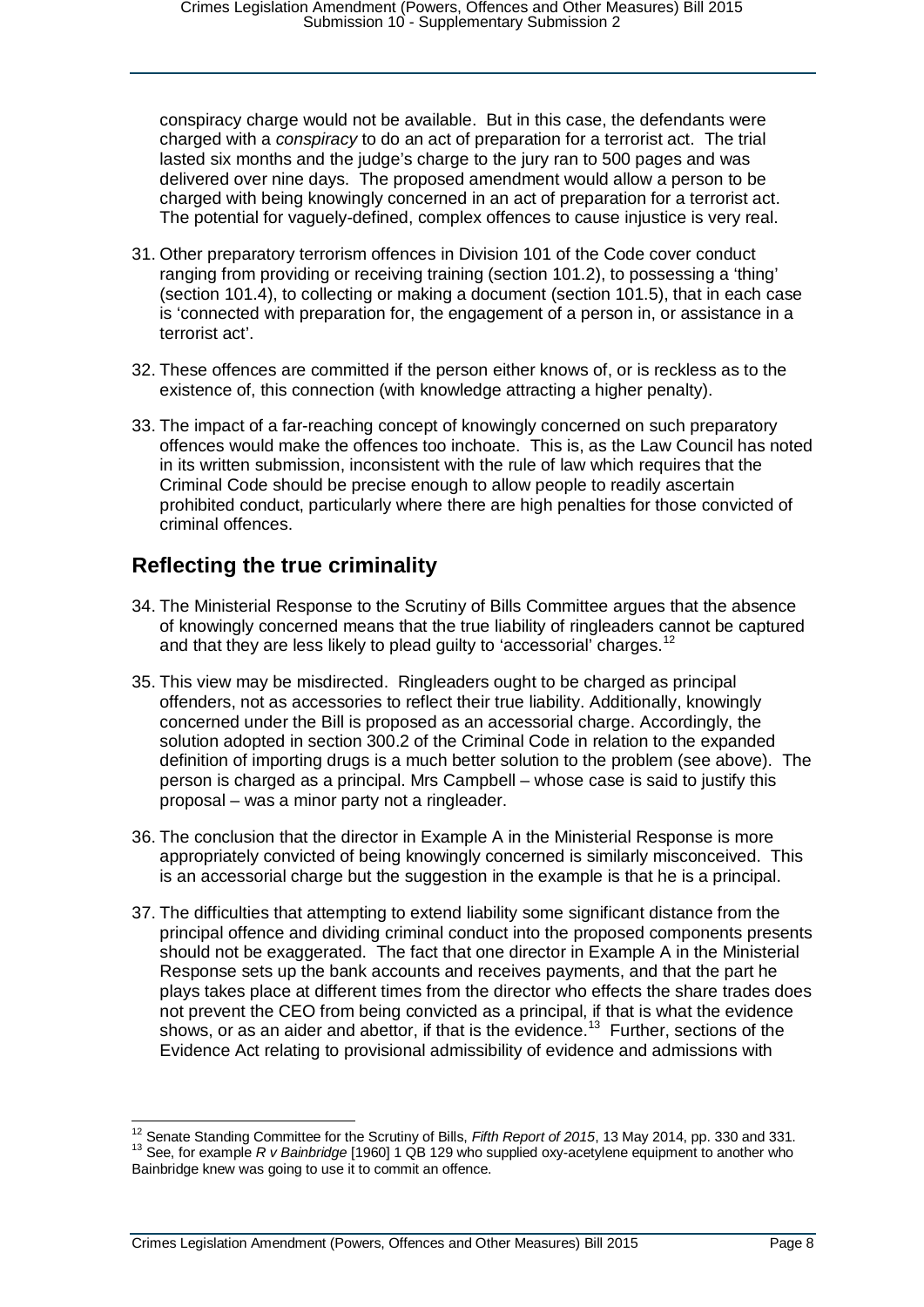authority<sup>[14](#page-8-2)</sup> provide the prosecution with tools similar to those available in conspiracy cases in cases involving joint principals to prove agreement.

#### <span id="page-8-0"></span>**Substitution**

- 38. The CDPP, in his evidence before the Committee, indicated that the amendment to the definition of 'import' effectively took into account the circumstance in *Campbell's case* where there had been no substitution of powder for the prohibited substance. The CDPP also noted that difficulties arise when there is a substitution for the illegal substance and there is no concept of knowingly concerned.
- 39. There are two answers to this. First, the problem is specific to the context of drugs and does not demonstrate a need for a change of derivative liability to *all* Commonwealth offences. Second, where a person deals with a substance believing it to be an illicit drug where it is a substitution (either before or after importation), that person can currently be found guilty of attempt, even though it was impossible to possess the drug (see Part 9.1 and subsection 11.1(4) of the Criminal Code). The person is subject to the same maximum penalty as the completed offence. This is no different from other cases of attempt where the defendant intended to commit the offence but failed.
- 40. Similarly, difficulties encountered in the areas of insider trading and corporate fraud as provided in the Minister's response to the Scrutiny of Bills Committee's concerns regarding knowingly concerned – should be dealt with by legislation specific to that problem.

#### <span id="page-8-1"></span>**Accessory after the fact**

41. In oral testimony before the Committee, the CDPP advised that the Defendant in *Campbell* was ultimately convicted as an accessory after the fact.<sup>15</sup> The maximum penalty for an accessory after the fact is 2 years imprisonment.[16](#page-8-4) However, under the amendment, she may be convicted as an accessory *to the offence* and would be liable to a maximum of 25 years.<sup>17</sup> The distinction between accessories to the offence and accessories after the fact is important, as the different maximum sentences indicate. Mrs Campbell would be subject to the vagaries of the sentencing process in an area of drug law which is currently very volatile. The uncertainty of knowingly concerned has the potential to blur the lines which are meant to protect against unjust convictions. As the Ministerial Response admits, the amendment seeks to avoid the need 'to prove that the offence occurred at a particular point in time, prior to the offence'.<sup>[18](#page-8-6)</sup> But that is the heart of the distinction between accessories at or before the crime, and accessories after the fact. It also strikes at the principle that criminal intent accompany the criminal act.

<span id="page-8-3"></span><span id="page-8-2"></span><sup>&</sup>lt;sup>14</sup> See for example sections 57, 59, 60 and 87 of the *Evidence Act 1995* (NSW).<br><sup>15</sup> See for example oral evidence of the CDPP to the Committee, Wednesday 20 May 2015, *Hansard* p. 32.<br><sup>16</sup> Section 6 of the *Crimes Act* 

<span id="page-8-5"></span><span id="page-8-4"></span>

<span id="page-8-6"></span>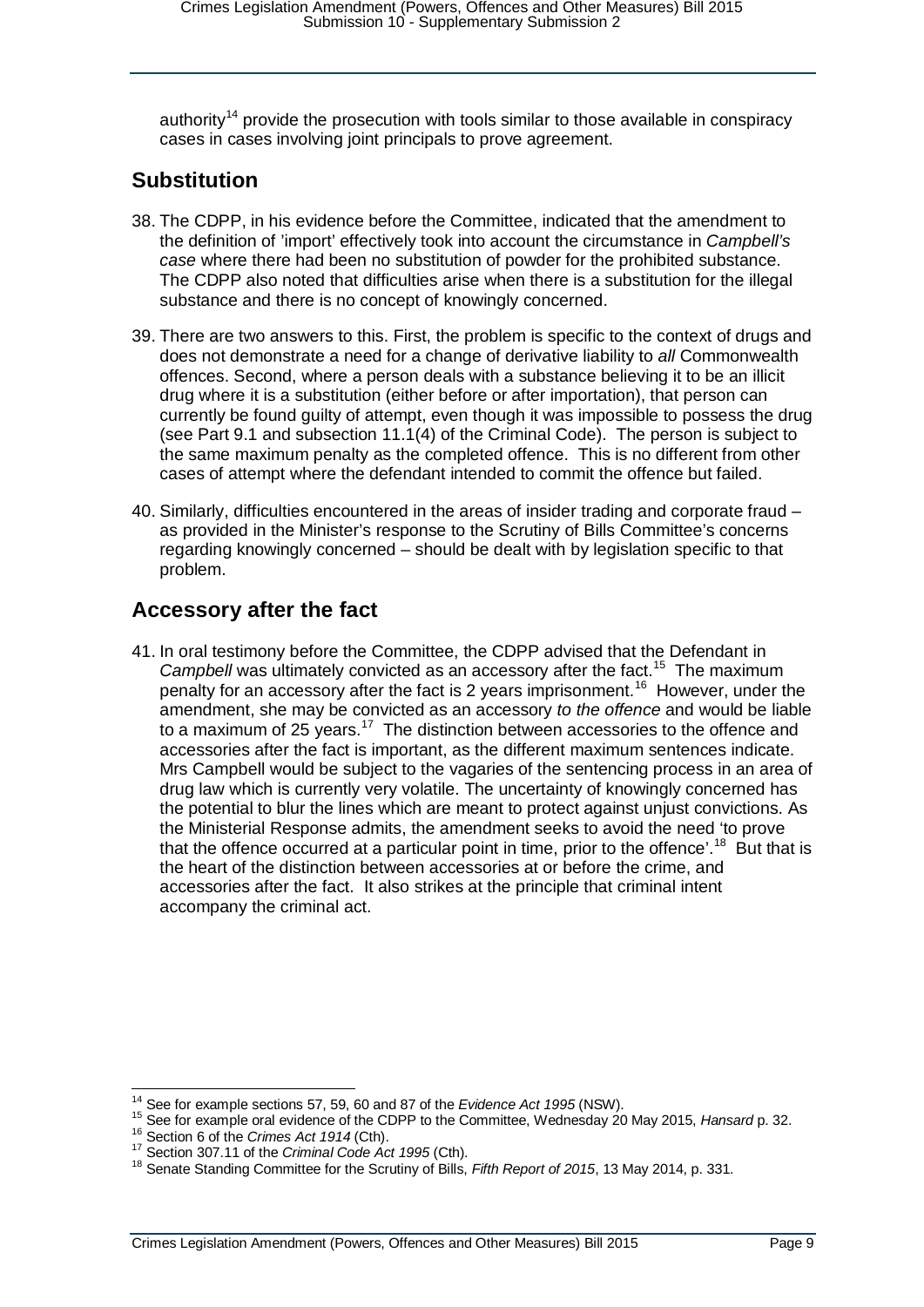### <span id="page-9-0"></span>**Attachment A: Mark-up of section 11.2 of the Criminal Code**

#### **11.2 Complicity and common purpose**

- **(1) A person who aids, abets, counsels, or procures** *or is knowingly concerned in,* **the commission of an offence by another person is taken to have committed that offence and is punishable accordingly.**
- (2) For the person to be guilty:
	- (a) the person's conduct must have in fact aided, abetted, counselled or procured the commission of the offence by the other person; and
	- (a) the person's conduct must have:
		- *(i) in fact aided, abetted, counselled or procured the commission of the offence by the other person; or*

*(ii) resulted in the person being in fact knowingly concerned in the commission of the offence by the other person; and*

- (b) the offence must have been committed by the other person.
- (3) For the person to be guilty, the person must have intended that:
	- (a) his or her conduct would aid, abet, counsel, or *procure, or result in the person being knowingly concerned in,* the commission of any offence (including its fault elements) of the type the other person committed; or
	- (b) his or her conduct would aid, abet, counsel or procure *, procure, or result in the person being knowingly concerned in,* the commission of an offence and have been reckless about the commission of the offence (including its fault elements) that the other person in fact committed.
- (3A) Subsection (3) has effect subject to subsection (6).
- (4) A person cannot be found guilty of aiding, abetting, counselling or procuring*, procuring, or being knowingly concerned in,* the commission of an offence if, before the offence was committed, the person:
	- (a) terminated his or her involvement; and
	- (b) took all reasonable steps to prevent the commission of the offence.
- (5) A person may be found guilty of aiding, abetting, counselling or procuring*, procuring, or being knowingly concerned in,* the commission of an offence even if the other person has not been prosecuted or has not been found guilty.
- (6) Any special liability provisions that apply to an offence apply also for the purposes of determining whether a person is guilty of that offence because of the operation of subsection (1).
- (7) If the trier of fact is satisfied beyond reasonable doubt that a person either:
	- (a) is guilty of a particular offence otherwise than because of the operation of subsection (1); or
	- (b) is guilty of that offence because of the operation of subsection (1);

but is not able to determine which, the trier of fact may nonetheless find the person guilty of that offence.